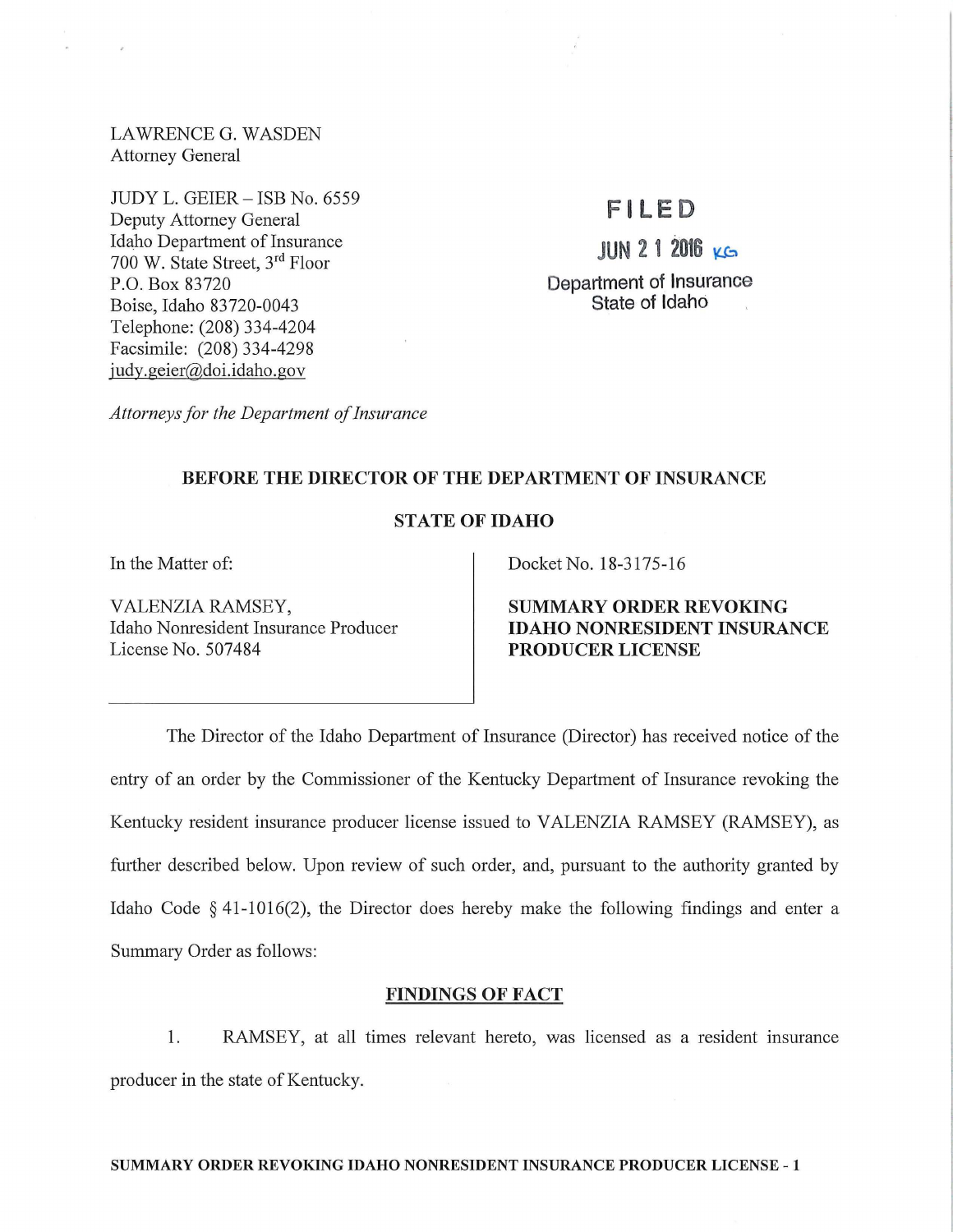2. On or about April 7, 2016, the Commissioner of the Kentucky Department of Insurance entered an order, as DOI No. 852848, File No. 2016-0060, immediately revoking RAMSEY's Kentucky resident insurance producer license based on multiple violations of Kentucky law, including generating insurance applications that RAMSEY knew or should have known to be materially false.

3. RAMSEY has been continuously licensed as an Idaho nonresident insurance producer, holding license number 507484 from the date of the initial issuance of such license on October 29, 2014, to the present date.

#### **CONCLUSIONS OF LAW**

4. Idaho Code § 41-1016(2) provides that the Director shall, without hearing, suspend for not more than twelve (12) months, or shall revoke or refuse to continue any insurance producer license issued under title 41, chapter 10, Idaho Code, where the Director has received a final order of suspension, revocation or refusal to continue issued by the insurance regulatory official or court of jurisdiction of the licensee's home state. Based on the foregoing, the Director finds that the circumstances set forth above justify the revocation of RAMSEY's Idaho nonresident insurance producer license, pursuant to Idaho Code  $\S$  41-1016(2).

## **ORDER**

NOW, THEREFORE, IT IS HEREBY ORDERED that Idaho Nonresident Insurance Producer License No. 507484 issued to RAMSEY is hereby REVOKED, effective immediately.

IT IS FURTHER ORDERED, pursuant to Idaho Code§ 41-1027(1), that RAMSEY shall immediately return Idaho Nonresident Insurance Producer License No. 507484 to the Idaho Department of Insurance at the following address: 700 West State Street, P.O. Box 83720, Boise, Idaho, 83720-0043.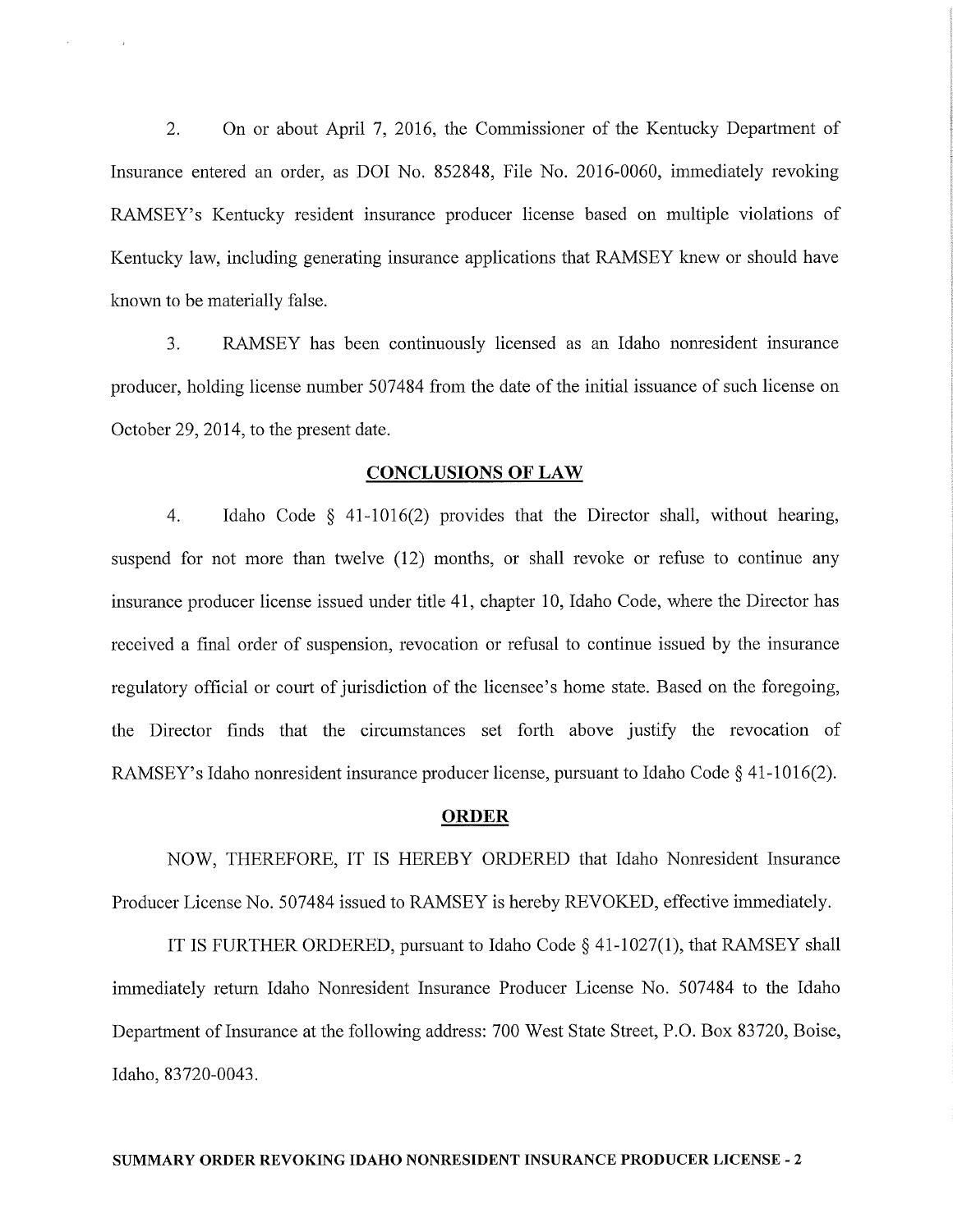DATED this  $2/$  day of June, 2016.

STATE OF IDAHO DEPARTMENT OF INSURANCE

 $\frac{du}{DEANL}$ Director L. CAMERON O<br>FINSURANCE

#### NOTIFICATION REGARDING REPORTABLE PROCEEDINGS

This is considered a reportable administrative proceeding. As such, it is a public record and is public information that may be disclosed to other states and reported to companies by which you are actively appointed. This information will be reported to the National Association of Insurance Commissioners (NAIC) and will appear in the Idaho Department of Insurance's online searchable database. Be aware that this proceeding must be disclosed on any license application and must be reported to any and all states in which you hold an insurance license.

## NOTIFICATION OF RIGHTS

This is a final order of the Director. Any party may file a motion for reconsideration of this final order within fourteen (14) days of the service date of this order. The agency will dispose of the petition for reconsideration within twenty-one (21) days of its receipt, or the petition will be considered denied by operation oflaw. *See* Idaho Code§ 67-5246(4).

Pursuant to Idaho Code §§ 67-5270 and 67-5272, any party aggrieved by this final order may appeal this order by filing a petition in the district court of the county in which:

- i. A hearing was held,
- ii. The final agency action was taken,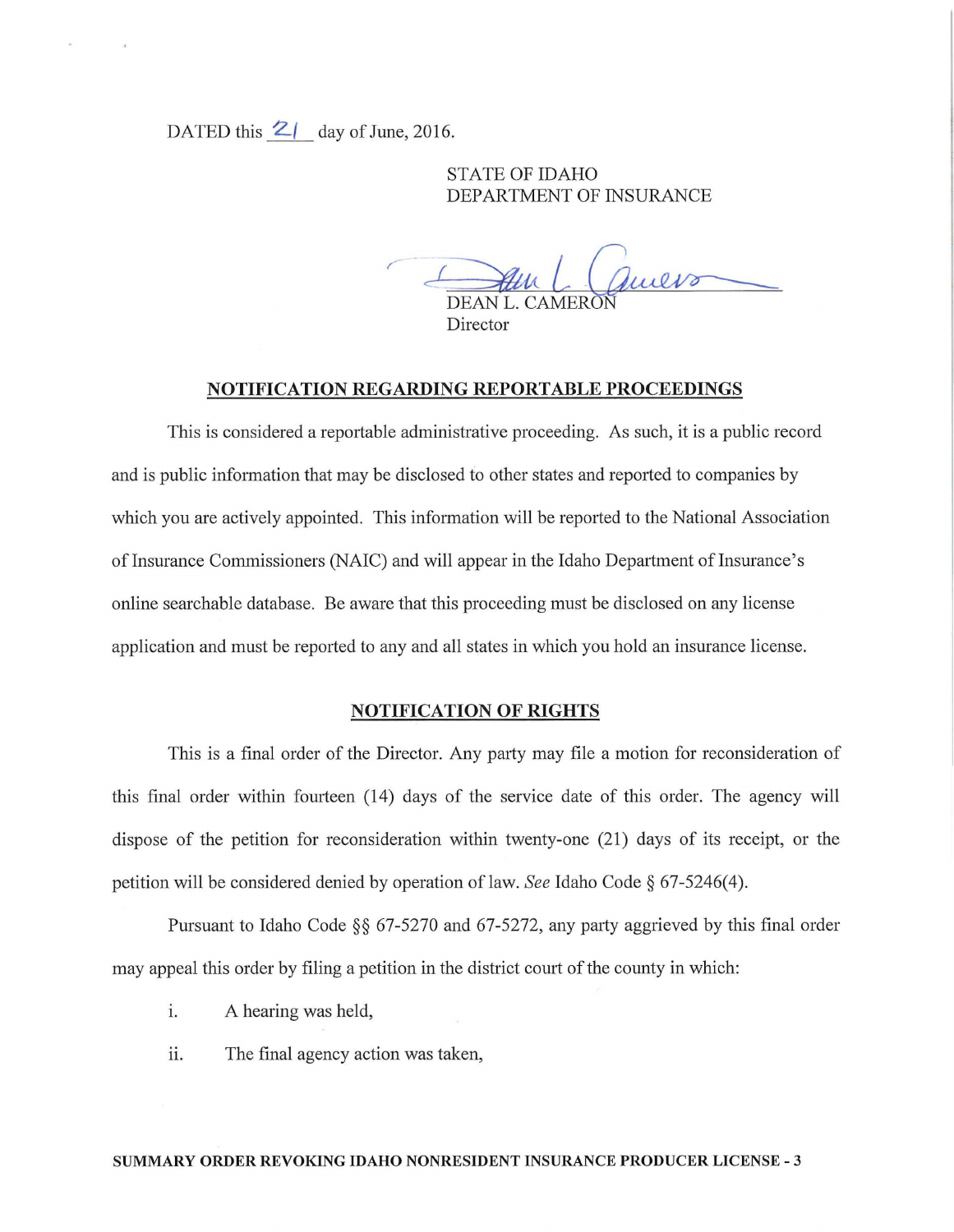iii. The party seeking review of the order resides, or operates its principal place of business in Idaho, or

 $_{\rm p}$ 

 $\sim$   $^{-1}$ 

iv. The real property or personal property that was the subject of the agency action is located.

An appeal must be filed within twenty-eight (28) days of (a) the service date of this final order, (b) an order denying petition for reconsideration, or (c) the failure within twenty-one (21) days to grant or deny a petition for reconsideration, whichever is later. *See* Idaho Code  $§ 67-5273$ . The filing of an appeal to district court does not itself stay the effectiveness or enforcement of the order under appeal.